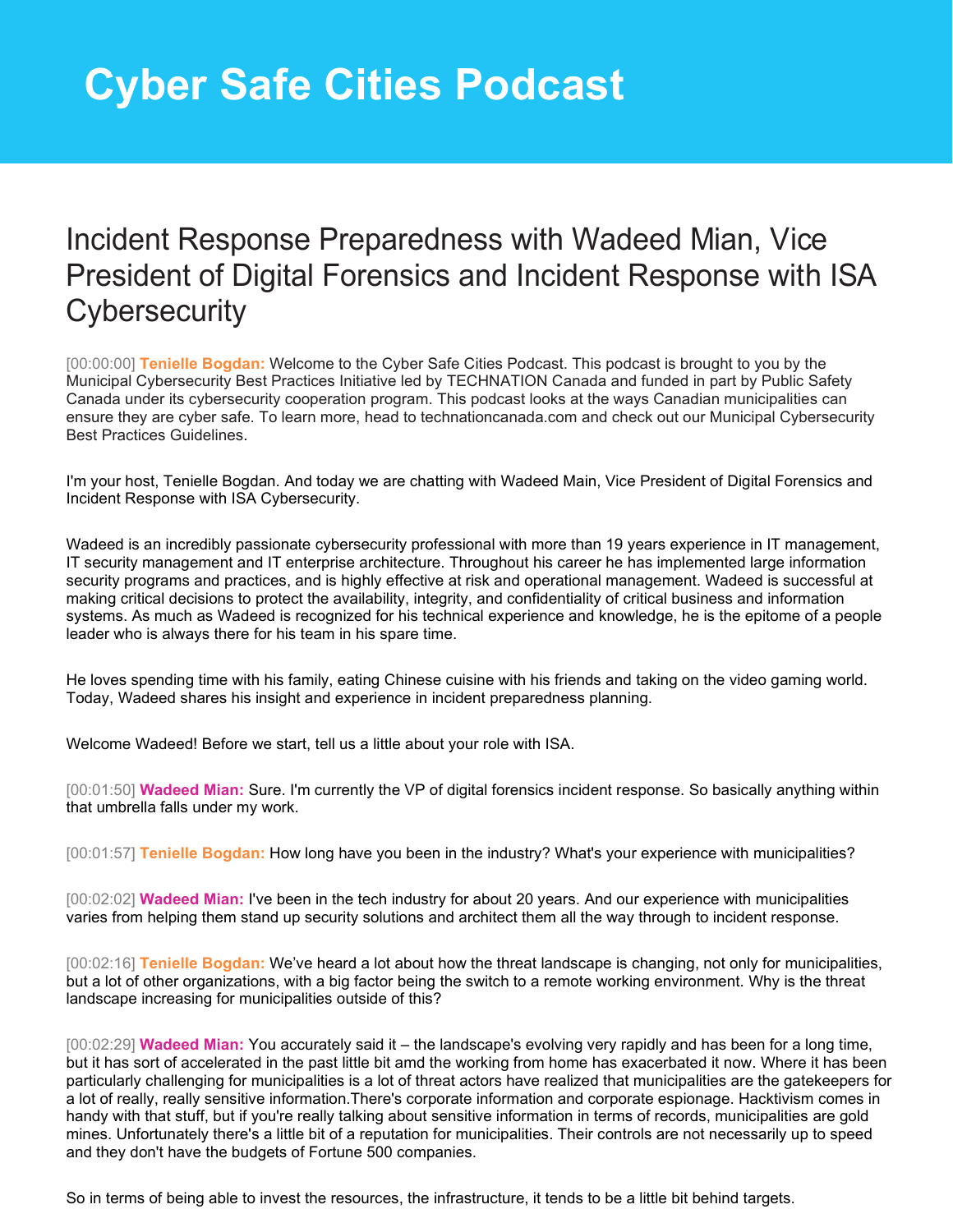[00:03:23] **Tenielle Bogdan:** I'm sure a key factor in that is preparation. How does preparation play a role in securing municipalities?

[00:03:30] **Wadeed Mian:** There's a variety of areas in particular, but by being able to build and develop a incident response plan and a detailed incident response plan that leverages your playbooks, you are in the best position to face a cyber breach or attack. You want to be able to build these, which obviously requires quite a bit of an investment, but you also need to keep them up to date and then you need to test them on a constant basis. Because what happens is as organizations evolve, inevitably people change and the roles change, and as they move on, people forget who was part of the incident response plan (IRP). So constantly testing and keeping your plans fresh help identify areas of improvement because as your infrastructure changes and evolves, so should your IRP.

[00:04:25] **Tenielle Bogdan:** I'm sure a key component in that is incident recognition as well, knowing when you've been attacked or when there's been a breach. Can you chat a little bit about that?

[00:04:32] **Wadeed Mian:** That's the critical part of an IRP. The first thing you want to do is understand who gets to make that call. What is the criteria? One of the things you don't want to do is be making ad hoc decisions under crisis.. You don't have the time to properly evaluate all the risks, the potential responses and all that kind of good stuff.

So the less decision-making that you do at that stage, the better. You want to build a criteria for yourself. You want to make sure the criteria covers what qualifies as a crisis, as a disaster, or as an incident, and how you categorize it. And based on the categorization, how do you invoke the right playbook? How do you involve the right people? I mean, it could be something as simple as paying a ransom. I'm just coming off a case where the customer lost 10 days worth of data. Their response to us was that significant data loss is a significant financial loss. We posed questions like "what is your criteria for paying the ransom and who gets to make that call?", "do we need to engage your legal counsel?", "do you have a breach coach that we should bring in?". The more you these questions established, as well as a checklist for the situation, the better off you're going to be. So, identifying a crisis becomes a lot more streamlined. It's not looking for an individual person to make an ad hoc decision on whether this is a disaster or not.

[00:06:12] **Tenielle Bogdan:** Who do you feel could be a good leader for cybersecurity within municipalities?

[00:06:24] **Wadeed Mian:** It really depends for municipalities, but we always recommend breach coaches. I can't recommend them enough. The main reason for that is these are professionals who've been through this experience. They know the threat landscape, they know the threat actors, they know the tactics, techniques, and procedures. There'll be able to guide you because a lot of times your response in terms of making a decision about the ransom, it really also depends on the threat. Are they the threat actors themselves? Are they the affiliates that are distributing? Are they the threatening type that are just sort of tossing the stuff around? How new is it? These are all parameters that need to be balanced.

I think there needs to be a decision-maker and that's typically, as I said, a breach coach, legal counsel, somewhere in there who makes the final decision, but it does need to be a collaborative effort in terms of providing them intelligence. You want to arm them with the information they need to make an educated decision.

Who is this particular ransomware developer? What's the impact? The other thing is it could be a very sophisticated ransomware, but fortunately it's been isolated to a relatively low impact area of the business or resources. You're probably going to be a lot less in a lot less of a state of urgency to declare an emergency or pay the ransom if this is the case.

There's a lot of these parameters that need to be evaluated. And then once we armed the right people, then they can make an educated decision.

[00:08:00] **Tenielle Bogdan:** Elaborate a little more on a breach coach. Would that be someone internal to the municipality's team or would that be through a third party?

[00:08:09] **Wadeed Mian:** I think all of the above, I think you'll find that it'll depend on the size of the municipality. You can spend all the money in the world and still not be a hundred percent secure. So there needs to be a balance between budget versus effective security – risk versus reward. I think some municipalities will want to have a full-time beach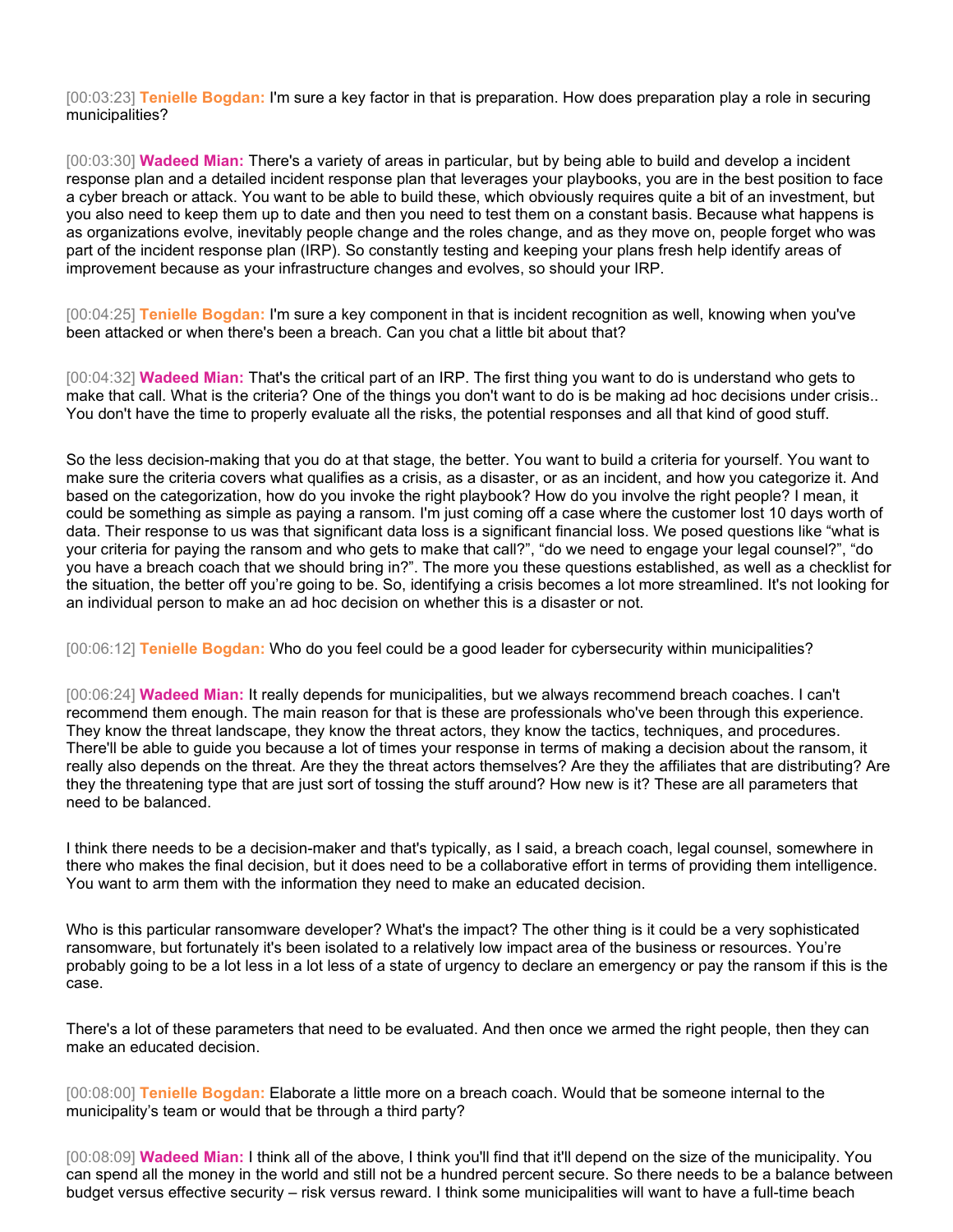coach on as their exposure is much higher. And then you'll have some of the smaller municipalities, for example, who may not be able to have someone full time. Now the options are to have a third-party that they subscribed to as needed, but there's also an option for municipalities to pool together for a single breach coach that services and a number of municipalities.

I think municipalities will have to evaluate risk versus reward in terms of how best to engage a breach coach.

[00:09:10] **Tenielle Bogdan:** When should a breach coach be involved? At what time should a breach coach be engaged with for municipalities?

[00:09:16] **Wadeed Mian:** As soon as possible. And I'm guessing you're you already knew that, but yes, as soon as possible. The reason being is a lot of folks who haven't experienced having been through a ransomware experience before have a tendency to panic and make knee-jerk reactions. These quick and irrational decisions can hurt your ability to recover quickly or to recover at all.

You want to engage your breach coach as soon as possible because they've been through it. They've seen it a dozen times. One of the first things that we do when we engage a customer is to calm them down. The first thing I say to them is, I know you're in every instinct, every fiber of your being is telling you to panic and, and, and hit every alarm and push buttons, but please do not. The best way to approach this is to take a step back, have a cool head and evaluate everything. You need to be able to evaluate who's doing what, what the best approach is and the plan, and validate the plan. Because if we just execute a plan, we may end up making things worse.

Typically the first attack, especially if it's a sophisticated attack, the first one is just the first step. There's a lot of stuff that happens after that and there's a lot of planning that has already happened before that. A breach coach brings this guidance to an organization that typically that hasn't been through this a number of times and helps them understand what's the best course of action.

It's actually, our CEO uses this example and I love it when you want to get somewhere that you've never been before, you want to bring someone who's been there. This is more true than true in digital forensics and incident response.

[00:11:51] **Tenielle Bogdan:** Can you elaborate further on communications in crisis and how that plays out within an IRP?

[00:12:13] **Wadeed Mian:** One of the first things we try and help customers with on the communication side is understanding that there's two directions for committee. There's the internal communication and then there's a communication externally. First and foremost, the knee-jerk reaction is to start sending out all these memos internally, which we stress that you cannot share too much information when an investigation is in progress. This is because you don't know what kind of access the threat actors have. Again, a breach coach will be able to guide them through this.

You also want to be cognizant of what your communicating outside your organization because there is disclosure notification laws you might be under. Your legal counsel will tell you what you can and cannot share right away, because it may put some of your clients, customers, or patients at risk. It's critical to understand what to communicate and when, and it's critical to have these two separate criteria is because what you're communicating internally and externally have different objectives.

[00:14:08] **Tenielle Bogdan:** We've chatted about the incident response plan and playbooks, but how are these decisions made and how are they developed?

[00:14:24] **Wadeed Mian:** The incident response plan and playbook work together. The incident response plan is the all encompassing, comprehensive approach, while the playbooks are the arms that work off it depending on the certain incident.

When I come into an organization and I have the opportunity to help them build both of these, because it really helps set the stage. This is where you're identifying who your incident team is, with representatives from each of the different departments. Then the IRP also takes into account specific structure in your organization.